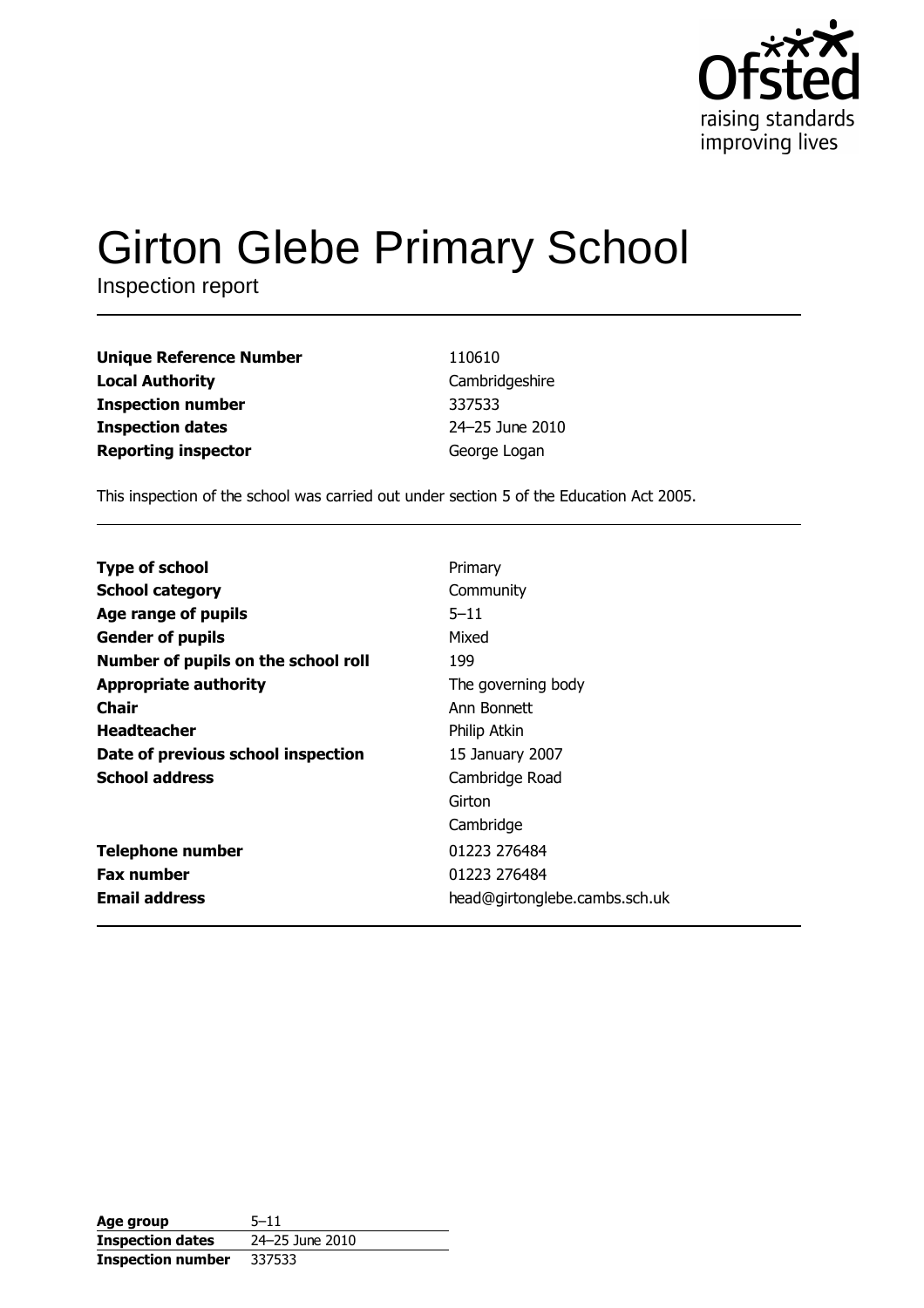The Office for Standards in Education, Children's Services and Skills (Ofsted) regulates and inspects to achieve excellence in the care of children and young people, and in education and skills for learners of all ages. It regulates and inspects childcare and children's social care, and inspects the Children and Family Court Advisory Support Service (Cafcass), schools, colleges, initial teacher training, work-based learning and skills training, adult and community learning, and education and training in prisons and other secure establishments. It rates council children's services, and inspects services for looked after children, safequarding and child protection.

Further copies of this report are obtainable from the school. Under the Education Act 2005, the school must provide a copy of this report free of charge to certain categories of people. A charge not exceeding the full cost of reproduction may be made for any other copies supplied.

If you would like a copy of this document in a different format, such as large print or Braille, please telephone 08456 404045, or email enquiries@ofsted.gov.uk.

You may copy all or parts of this document for non-commercial educational purposes, as long as you give details of the source and date of publication and do not alter the documentation in any way.

Royal Exchange Buildings St Ann's Square Manchester M2 7LA T: 08456 404045 Textphone: 0161 618 8524 E: enquiries@ofsted.gov.uk W: www.ofsted.gov.uk © Crown copyright 2010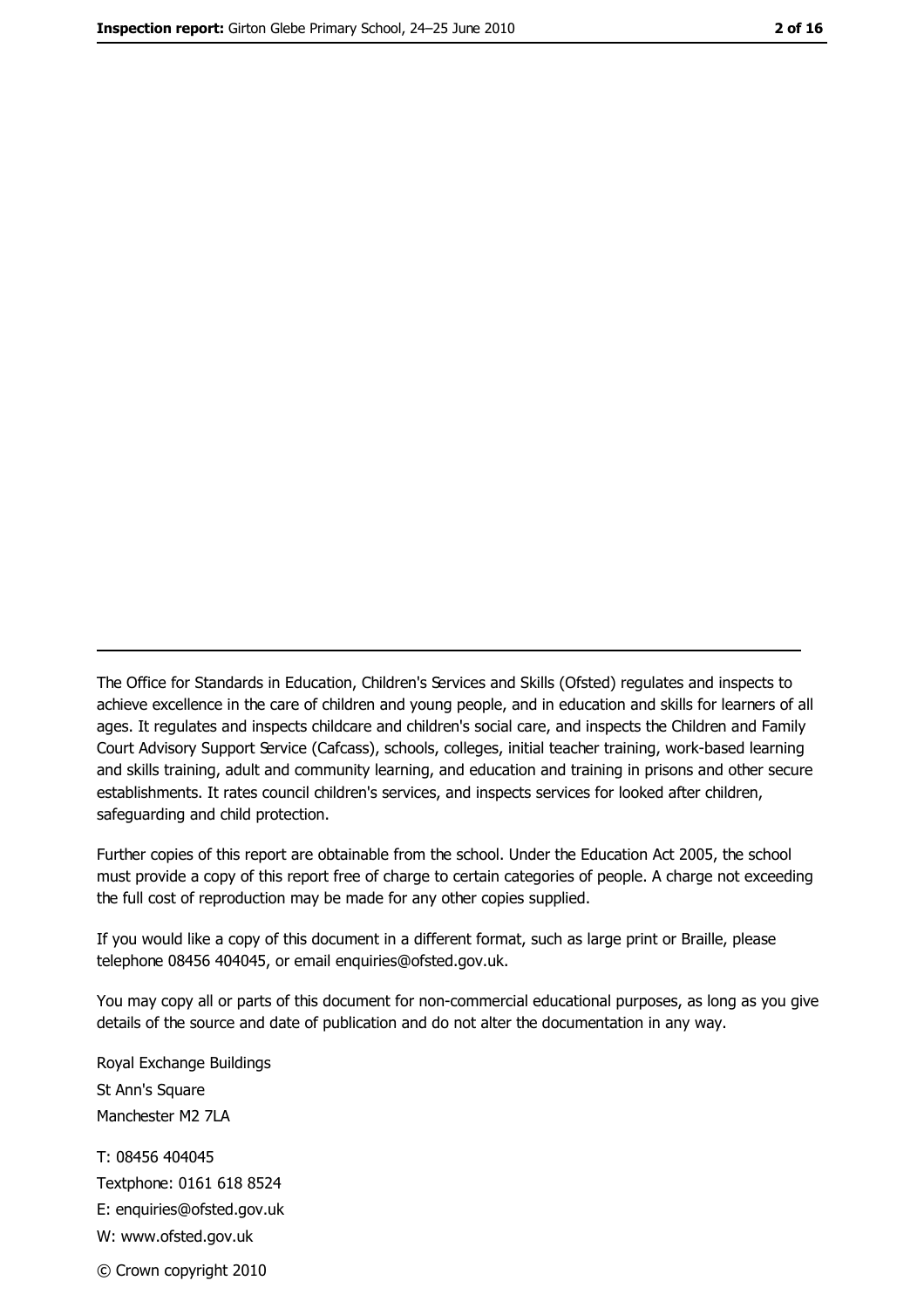# **Introduction**

This inspection was carried out by two additional inspectors. A third inspector joined the team for the first morning of the inspection to evaluate the school's safeguarding arrangements. The inspectors visited 13 lessons taught by eight different members of staff. They held meetings with the Chair of the Governing Body, staff and pupils. They observed the school's work, and looked at pupils' books, records of their progress, lesson planning, playtime activities and the school's self-evaluation documents, including records of teaching and the main improvement plan. Responses to questionnaires completed by staff, pupils and 76 parents and carers were also considered.

The inspection team reviewed many aspects of the school's work. It looked in detail at the following:

- how consistently pupils, particularly those who are in the Early Years Foundation  $\blacksquare$ Stage and those who are potential higher attainers, make progress
- how consistent and effective teaching is and how well staff use assessment to plan  $\blacksquare$ work with sufficient challenge for pupils
- how accurately school leaders, including governors, evaluate the work of the school  $\blacksquare$ and whether governors meet their statutory obligations in relation to community cohesion.

# **Information about the school**

This is an average-sized primary school. It serves a village community on the edge of Cambridge. While the school population is predominantly White-British, around one quarter of pupils come from a wide range of other countries. However, relatively few are at an early stage of learning English. The school population is quite mobile, with an above-average number of pupils arriving or leaving throughout the year. The proportion of pupils with special educational needs and/or disabilities is below average. Many of these have speech, language and communication issues. However, several pupils, particularly those with statements of special educational need, have very high levels of need and require considerable support. When children enter the Early Years Foundation Stage, they join the Reception class. The school provides childcare through an after-school club, which is managed by the Governing Body.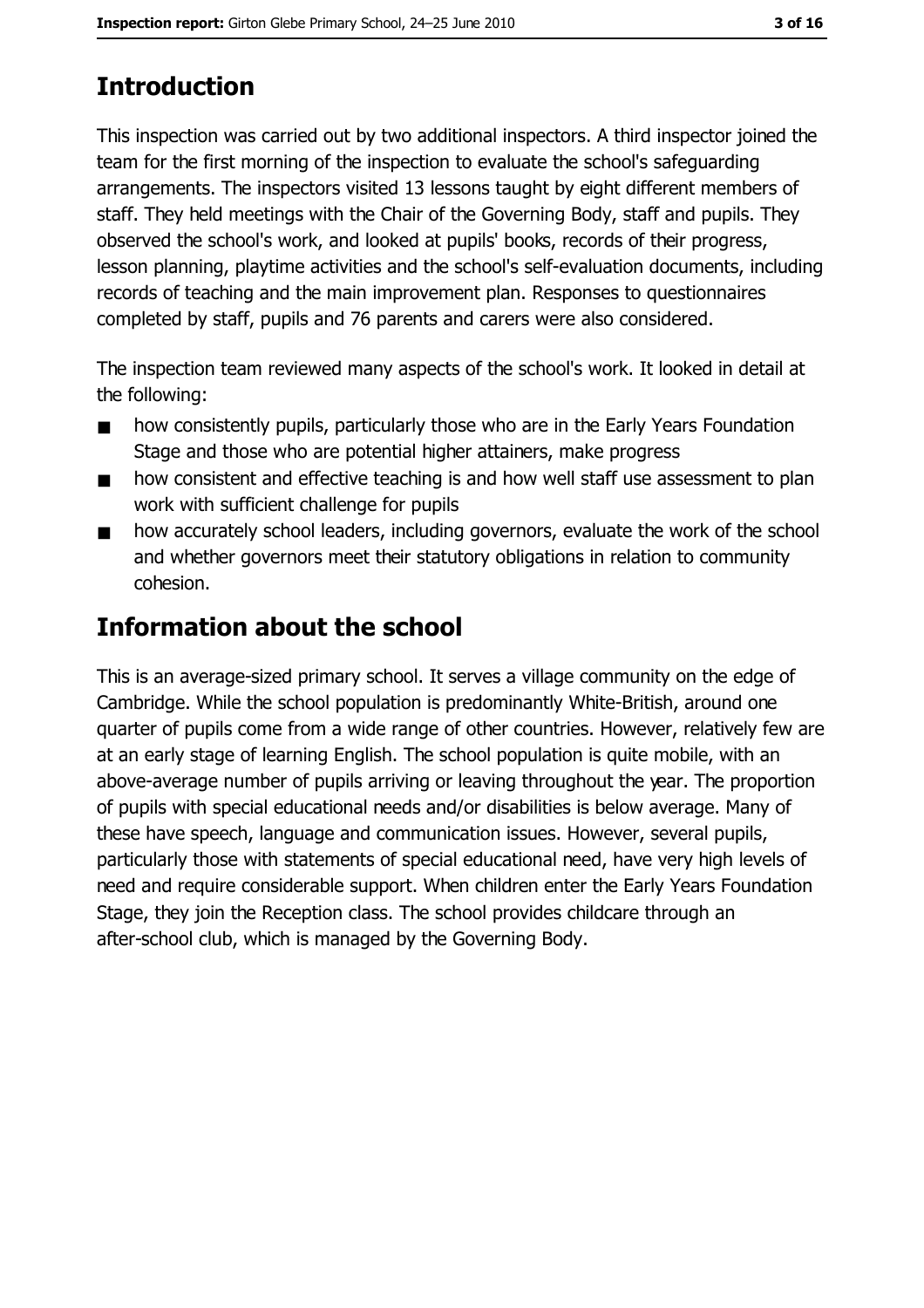# **Inspection judgements**

# Overall effectiveness: how good is the school?

### The school's capacity for sustained improvement

# **Main findings**

Girton Glebe is a good school. Committed leadership has enabled the school to demonstrate significant improvement since its last inspection. Pupils' progress in the past was seldom better than satisfactory, leading to broadly average standards; however, concerted action by the senior leadership team has raised the bar. Progress has improved significantly and standards are currently above average in Year 2 and Year 6. This is particularly rewarding in mathematics, where standards have lagged behind recently, and suggests that the impact of teaching over time is good. However, expectations of the quality of pupils' recorded work are not always high enough, while marking does not always provide pupils with clear guidance as to the next steps in learning.

Parents and carers appreciate the school's commitment to pupils' well-being and personal development. Pupils enjoy school and feel safe. Attendance is good. While most pupils have positive attitudes to learning, a few fail to see the importance of learning and rush their work. The large majority have a good understanding of healthy lifestyles. They can discuss the impact of particular diets and life-choices with perception.

Teaching and learning have improved since the last inspection in the Early Years Foundation Stage; it is now satisfactory. However, improvement is needed in some aspects, including staffing, the recording and analysis of information about children's progress and the resourcing of the secure outdoorlearning area.

The comprehensive curriculum provides the opportunity for pupils to build increasingly good basic skills in literacy and numeracy. The successful integration of information and communication technology in subjects across the curriculum is a significant strength. Outstanding extra-curricular and enrichment provision contributes very well to pupils' good personal development. Teachers use tracking information well to evaluate pupils' learning. However, aspects of assessment, such as the use of pupils' individual targets in writing and mathematics, are less effective. While there is, across the school, some provision for talented pupils, for example in music or sport, academically gifted pupils are less consistently supported, reinforcing the view of a few parents that the school does not consistently meet their child's needs.

The engagement with partner institutions, mainly with a specialist secondary school and with multi-agency staff, is good. The governing body has a good understanding of its role and increasingly holds school leaders to account. The school has good capacity for improvement because self-evaluation is realistic, development planning is well-judged and standards and teaching have improved so that they are now good.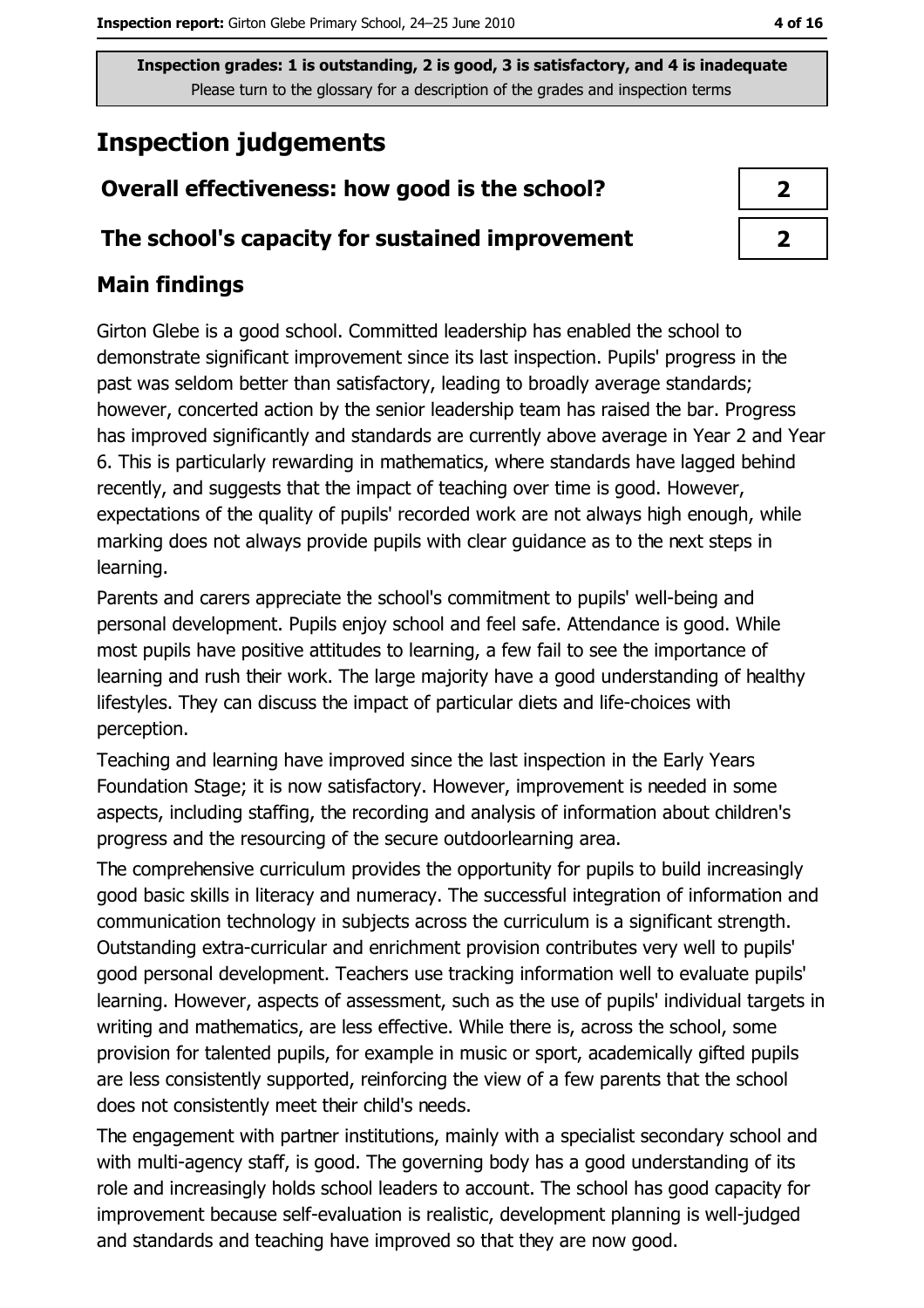## What does the school need to do to improve further?

- $\blacksquare$ Improve provision in the Early Years Foundation Stage by:
	- ensuring that staff record and analyse information about children's progress more rigorously and systematically
	- developing the outdoor space so that it offers a more attractive environment and one which better complements the indoor learning area
	- providing, as soon as possible, more consistent support for the teacher, with a view to establishing better teamwork and enhanced provision.
	- Ensure that pupils' progress is more consistent through the school by:  $\equiv$
	- planning activities which extend the most able pupils, including those who are Gifted or Talented
	- placing a greater emphasis on the consistency, quality and coherence of pupils' written work
	- ensuring that marking is thorough and provides pupils with clear guidance as to the next steps in their learning
	- making more systematic and effective use of pupils' individual learning targets.

### **Outcomes for individuals and groups of pupils**

From standards that have been broadly average, they have gradually strengthened so that both Year 2 and Year 6 and are now above average. The current Year 6 group is particularly able. These pupils have made consistently good progress and this is also evident in the other year groups. While the greatest progress is usually made in Year 6, Year 5 pupils have already made more than the expected progress. Standards in mathematics, a recent focus, have improved as a result of the strategies implemented by the school. Progress is also good in Years 1 and 2. Pupils acquire good skills in information and communication technology as a result of effective teaching. Most pupils with special educational needs and/or disabilities make good progress because their needs are appropriately planned for and teaching assistants are effectively deployed to support their learning.

Lessons and pupils' written work confirm that learning is good, particularly in Year 6, though not all recorded work is as rigorous or neatly presented as it could be. Good learning was evident in a successful Year 2 literacy lesson where pupils were developing their research and summary skills. The lesson provided pace and challenge and required pupils to work co-operatively, to evaluate information at speed and to use their computer skills effectively. At the end, they reported back in pairs and to the whole group, so boosting their oral communication skills. A science lesson on food chains challenged pupils as they did not recognise all of the animals guoted. This required them to apply their research skills and extend their understanding. However, other elements of the task, involving 'cutting out', constrained the learning because the activity did not

 $\overline{2}$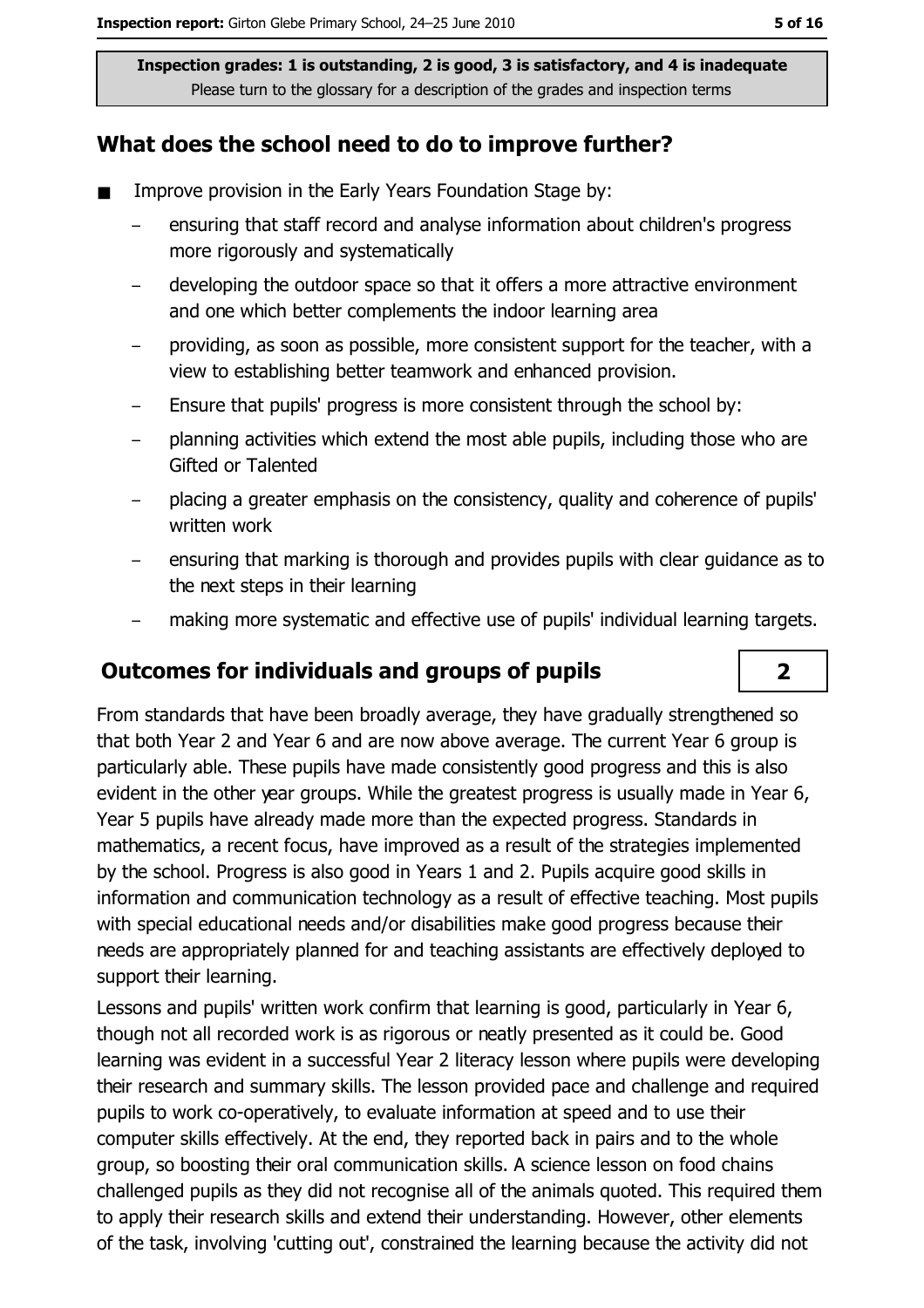demand accuracy and was ultimately mundane.

Behaviour is good and exclusions are rare. School councillors are keen to influence what happens in school. Older pupils take responsibility for those who are younger and decide which charities are supported. Pupils' generally good social skills and strong basic skills ensure that they are well prepared for later life. Their spiritual, moral and cultural development is also generally good.

These are the grades for pupils' outcomes

| Pupils' achievement and the extent to which they enjoy their learning                                                     |                |
|---------------------------------------------------------------------------------------------------------------------------|----------------|
| Taking into account:<br>Pupils' attainment <sup>1</sup>                                                                   | $\overline{2}$ |
| The quality of pupils' learning and their progress                                                                        | $\mathcal{P}$  |
| The quality of learning for pupils with special educational needs and/or<br>disabilities and their progress               | $\overline{2}$ |
| The extent to which pupils feel safe                                                                                      |                |
| <b>Pupils' behaviour</b>                                                                                                  |                |
| The extent to which pupils adopt healthy lifestyles                                                                       |                |
| The extent to which pupils contribute to the school and wider community                                                   |                |
| The extent to which pupils develop workplace and other skills that will<br>contribute to their future economic well-being |                |
| Taking into account:<br>Pupils' attendance <sup>1</sup>                                                                   | $\overline{2}$ |
| The extent of pupils' spiritual, moral, social and cultural development                                                   |                |

### How effective is the provision?

Teaching is good, and this is reflected in the good progress pupils make over time. Relationships between staff and pupils are generally respectful and pupils' behaviour is efficiently managed. That said, not all pupils demonstrate consistently positive attitudes to learning, preferring at times to get through work as guickly as they can, rather than to do their best. Teachers recognise the range of ability in each class and most lessons provide a good level of challenge. Occasionally, however, planning does not provide activities which fully extend the most able pupils and this places a ceiling on their learning. Pace is sometimes slow, especially when teachers talk for longer than is

The grades for attainment and attendance are: 1 is high; 2 is above average; 3 is broadly average; and 4 is low.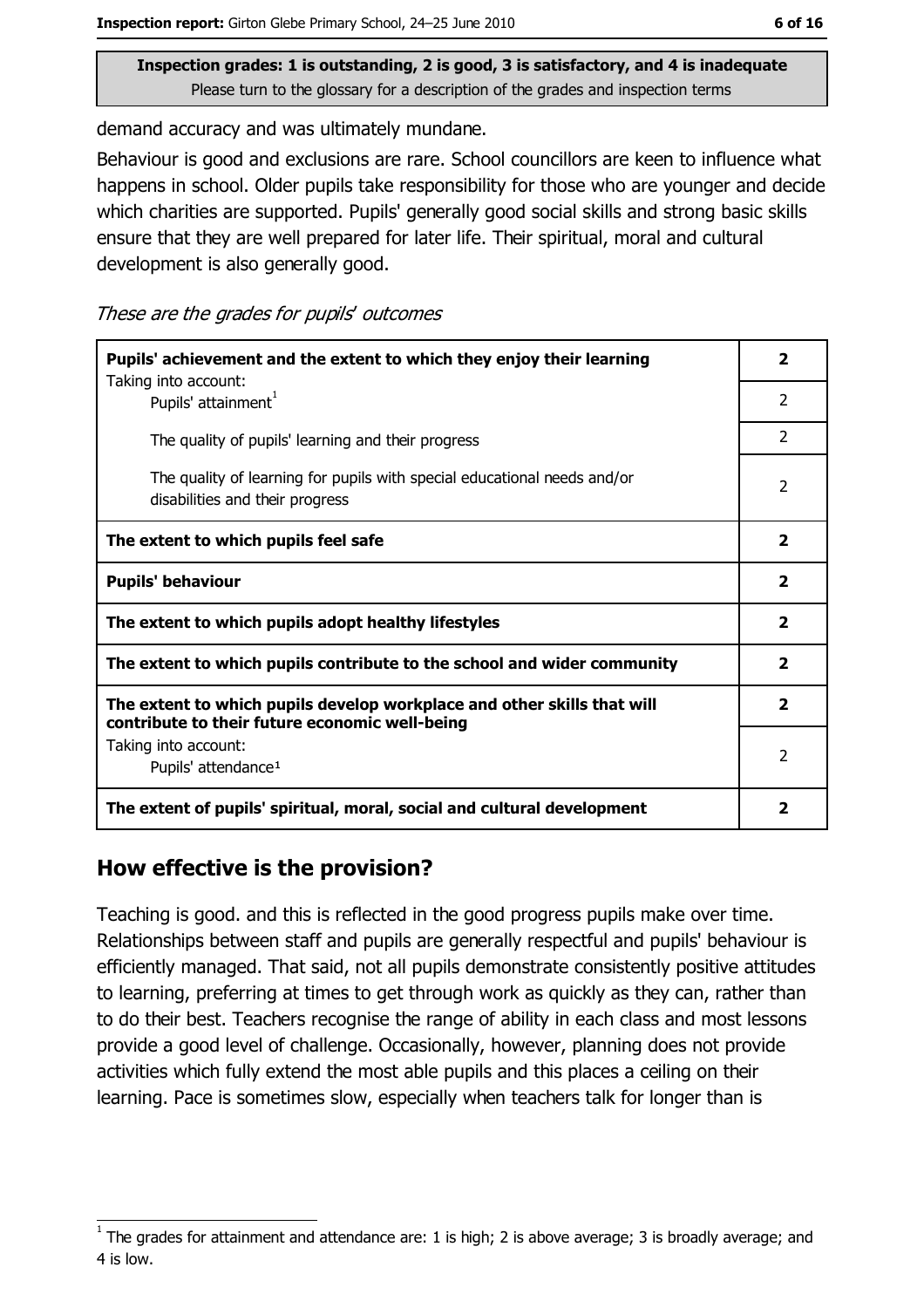necessary. In most respects, tracking of progress and analysis and evaluation of data is very thorough. Marking is rigorous in Year 6, but elsewhere lacks developmental comments to enable pupils to improve their work, although pupils are said to receive a good deal of oral feedback. Individual targets in writing and mathematics are not used effectively to enable pupils to make even better progress.

The curriculum supports the development of pupils' literacy and numeracy skills increasingly well. Their skills in information and communication technology are particularly well-developed. The curriculum successfully meets the needs of pupils with special educational needs and/or disabilities. Provision for pupils who are talented in sport, music or the creative arts is good. For academically gifted pupils, there are fewer opportunities. Parents feel this is an area for improvement. The school has worked hard to revise the curriculum, carefully identifying cross-curricular links within a series of projects. Pupils clearly enjoy this approach, although conventional recorded work is rather muddled. Effective links with a partner school enhance provision in physical education and French. Good personal, social, health and citizenship education promotes pupils' personal development well. There is an outstanding range of visits and visitors and many well-supported extra-curricular activities.

Staff care for pupils well. Transition arrangements are good. The school works closely with support agencies, particularly for pupils with significant special needs. However, there are not enough trained support staff to support recently-arrived pupils with limited English. There is much good practice in the support for the health, social, behavioural and transition needs of pupils whose circumstances make them vulnerable. The after-school club satisfactorily meets the needs of pupils who stay late at school. Systems to promote good attendance are rigorous.

| The quality of teaching                                                                                    |  |
|------------------------------------------------------------------------------------------------------------|--|
| Taking into account:<br>The use of assessment to support learning                                          |  |
| The extent to which the curriculum meets pupils' needs, including, where<br>relevant, through partnerships |  |
| The effectiveness of care, guidance and support                                                            |  |

### How effective are leadership and management?

The majority of parents, staff and pupils recognise that the school has recently made good progress. School leaders have focused on ensuring that pupils make better progress in lessons and their raised vision for improvement has been a crucial force for change. Effective monitoring has supported improvements in teaching and, consequently, in pupils' progress. The ambition and drive of the senior leadership team, together with more rigorous systems for tracking pupils' progress, and more accountable subject teams, have been highly influential. Occasionally, however, evaluations of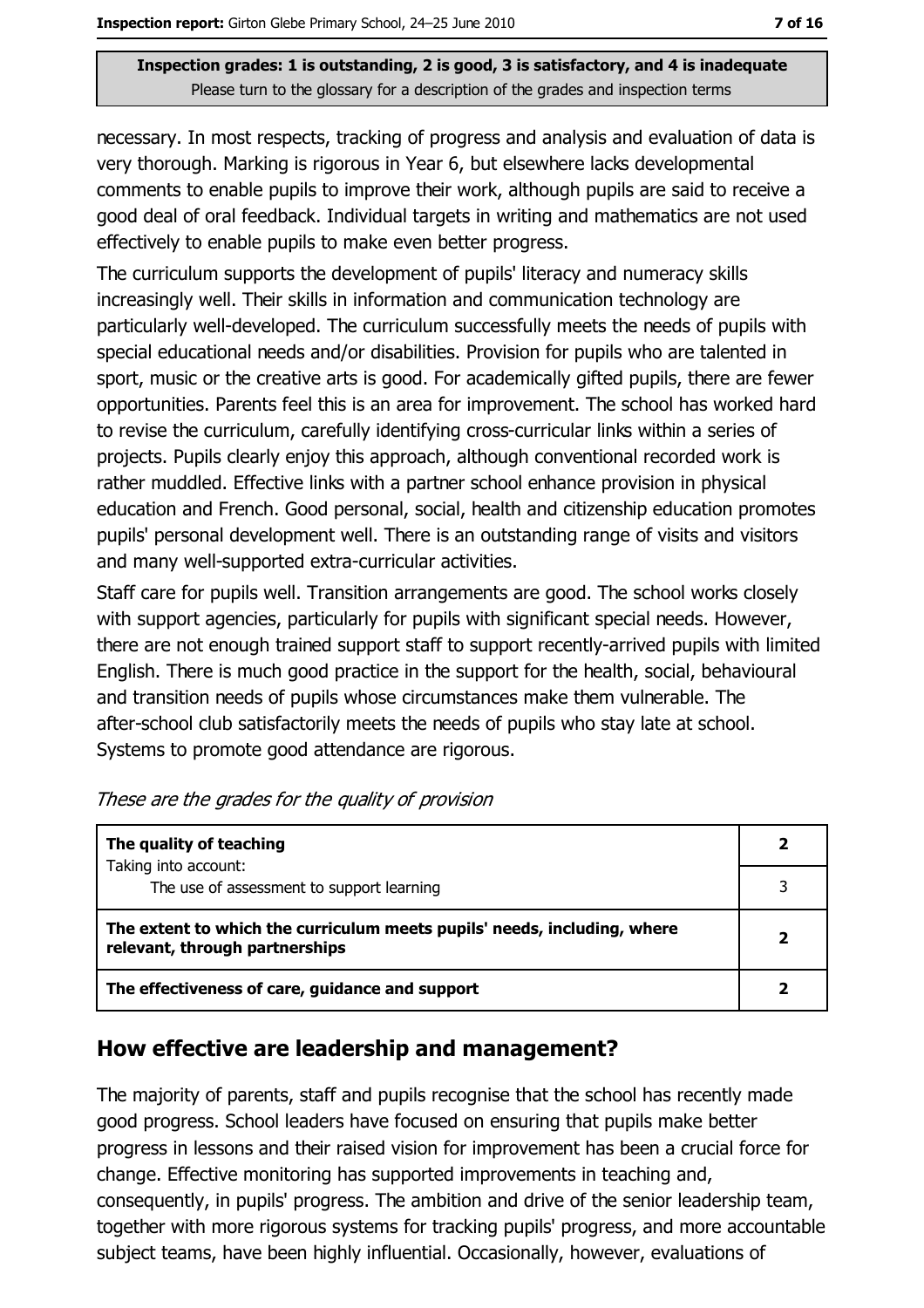lessons do not focus sufficiently on the learning of more able pupils or the quality of pupils' written work. These remain weaker aspects.

Governors are committed to sustaining the school's position at the heart of the community. They understand the school's strengths well and are closely involved in shaping its future. They have good monitoring systems, challenge school leaders effectively and make well-informed recommendations. Governors ensure that legal requirements are met, including the good procedures for safeguarding pupils. Roles and responsibilities in relation to safeguarding are clearly defined. They give a high priority to ensuring pupils' safety and well-being. All pupils have access to the same opportunities and no groups are significantly underperforming. This is evident in the school's good efforts to ensure that pupils with significant special educational needs are included as fully as possible. The school makes considerable efforts to reach out to parents, although not all appear to be fully supportive of their efforts. The school is a cohesive community and there are good links with the local community, especially through musical and cultural events. There are good opportunities for pupils to learn about other faiths and the immediate area in lessons and there are emerging links with schools in Prague and France. However, provision is less well developed in relation to more diverse communities within the United Kingdom. For this reason, community cohesion is satisfactory rather than good.

| The effectiveness of leadership and management in embedding ambition and<br>driving improvement                                                                     | 2                       |
|---------------------------------------------------------------------------------------------------------------------------------------------------------------------|-------------------------|
| Taking into account:<br>The leadership and management of teaching and learning                                                                                      | $\overline{2}$          |
| The effectiveness of the governing body in challenging and supporting the<br>school so that weaknesses are tackled decisively and statutory responsibilities<br>met | 2                       |
| The effectiveness of the school's engagement with parents and carers                                                                                                | $\mathbf{2}$            |
| The effectiveness of partnerships in promoting learning and well-being                                                                                              | $\mathbf{2}$            |
| The effectiveness with which the school promotes equality of opportunity and<br>tackles discrimination                                                              | $\overline{\mathbf{2}}$ |
| The effectiveness of safeguarding procedures                                                                                                                        | $\overline{2}$          |
| The effectiveness with which the school promotes community cohesion                                                                                                 | 3                       |
| The effectiveness with which the school deploys resources to achieve<br>value for money                                                                             | 2                       |
|                                                                                                                                                                     |                         |

#### These are the grades for leadership and management

# **Early Years Foundation Stage**

Children enter Reception with varied levels of skills and knowledge that are broadly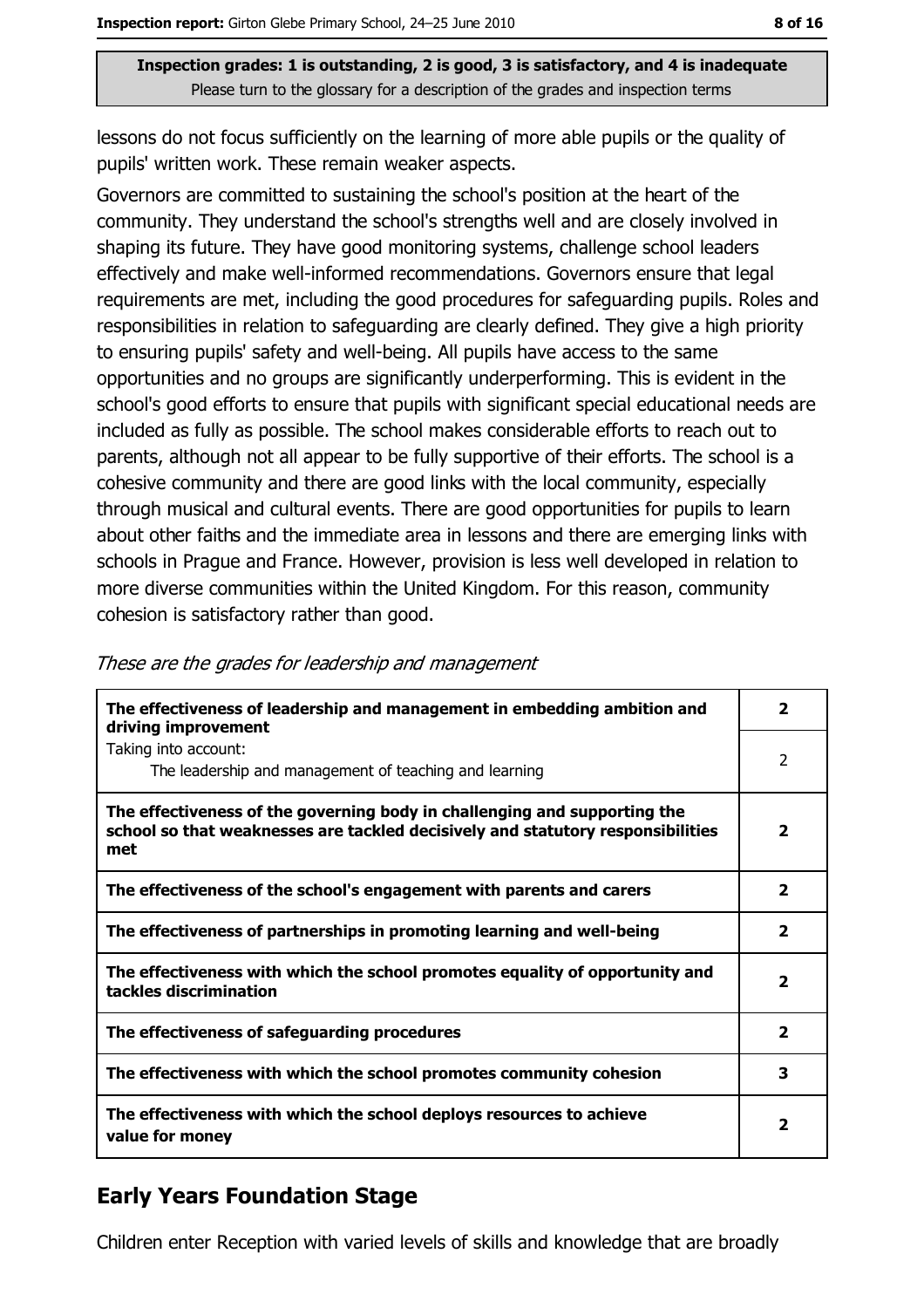average for their age. Good induction arrangements ensure that children, feel safe, are well cared for and establish satisfactory relationships with adults and other children. They mostly play together confidently. Most children behave well, although a small number show challenging behaviour and are not keen to follow routines. This requires a significant amount of management, to ensure that it does not affect the learning of others. Reception provision is effective in promoting children's social development. They have good opportunities to show initiative and develop independence and extend their computer skills. Progress is, overall, broadly average; better in establishing knowledge of sounds and letters than in aspects of mathematical awareness, particularly calculation. At times, teaching does not challenge able pupils and this constrains their progress. The lack of a consistent teaching assistant through the week means that not all staff have the same knowledge of the children and this leads to some variability in practice.

The school ensures that assessment is taking place. All areas of learning are planned for, and these generally support teachers' detailed weekly planning. However, although the staff accrue a good deal of information about the progress of each child, this is not always recorded promptly on the child's developmental record. As a result records are not always as up to date as they might be. Children have good opportunities to make choices in the outdoor area, although interventions by adults could sometimes be more purposeful, to move learning on rapidly. The present outdoor provision is small and untidy and offers little opportunity for children to extend themselves physically or to develop their skills in climbing or balancing. School leaders have a clear view of what needs to be done in the Early Years Foundation Stage in order to strengthen the leadership and improve provision.

| <b>Overall effectiveness of the Early Years Foundation Stage</b>                      | З |
|---------------------------------------------------------------------------------------|---|
| Taking into account:<br>Outcomes for children in the Early Years Foundation Stage     |   |
| The quality of provision in the Early Years Foundation Stage                          |   |
| The effectiveness of leadership and management of the Early Years<br>Foundation Stage | 3 |

These are the grades for the Early Years Foundation Stage

### **Views of parents and carers**

The majority of parents and carers who responded to the questionnaire are pleased with the school and the opportunities it provides. One said, 'The school is excellent at identifying and encouraging children's strengths and talents.' A number of individual concerns were raised, some of which related to the support of pupils with special educational needs. The inspection team feels that the school deals effectively with the significant number of pupils with high level special needs. An important issue is the pace at which external agencies process documentation and the extent of specialist support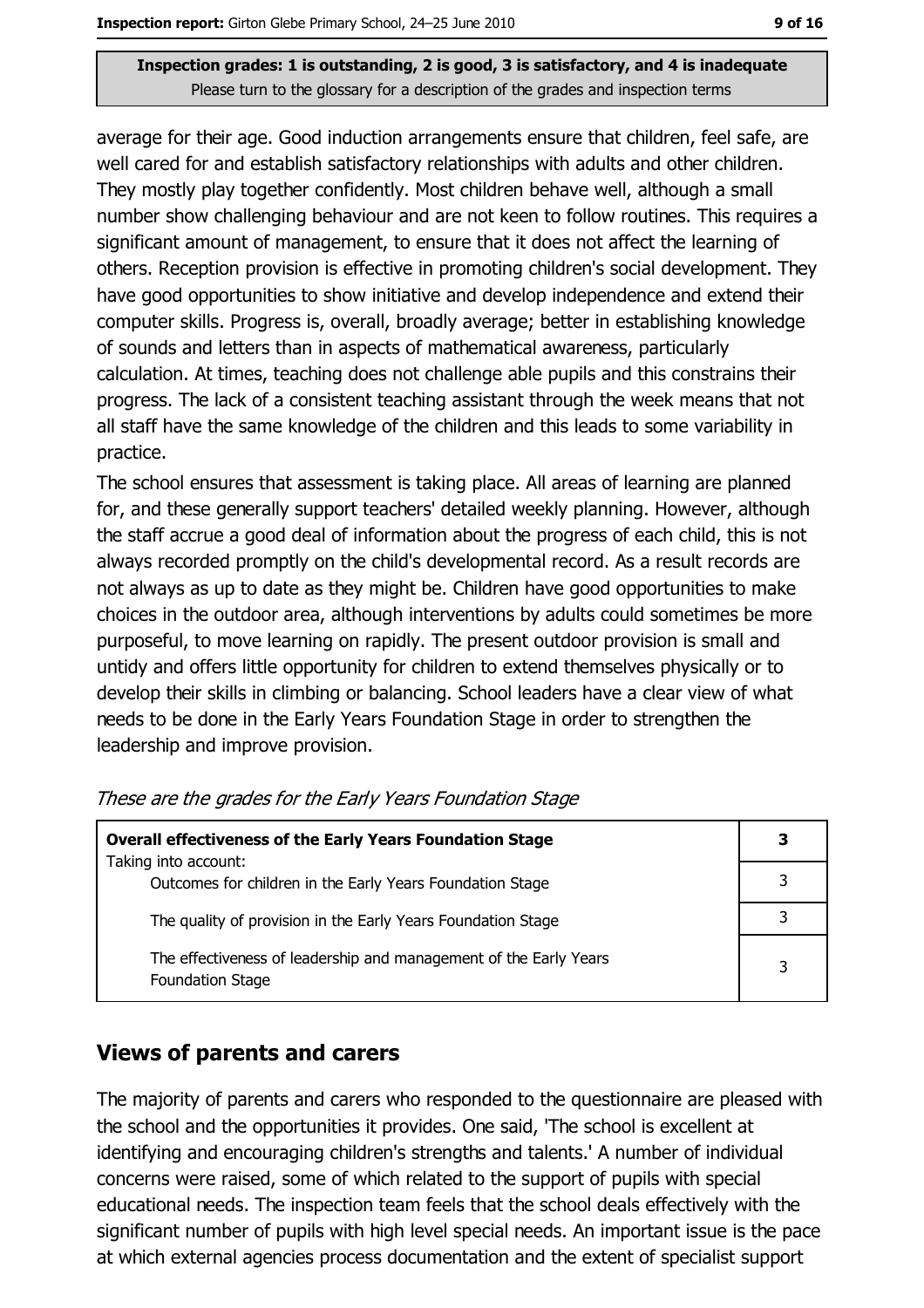available to the school. Some parents feel that the school does not deal effectively with behavioural issues. The team recognises that some pupils present challenging behaviour, but feel that the school generally manages situations effectively. The behaviour seen during the inspection was generally good; despite some pupils not having positive attitudes to learning. Another group of parents felt that their children do not make enough progress. The school recognises that pupils' progress has, until recently, been satisfactory rather than good. However, both progress and standards are higher currently than in the recent past. The school is keen to sustain this improvement. Overall, most parents and carers rightly recognise that this is a caring community where pupils' personal development is supported well.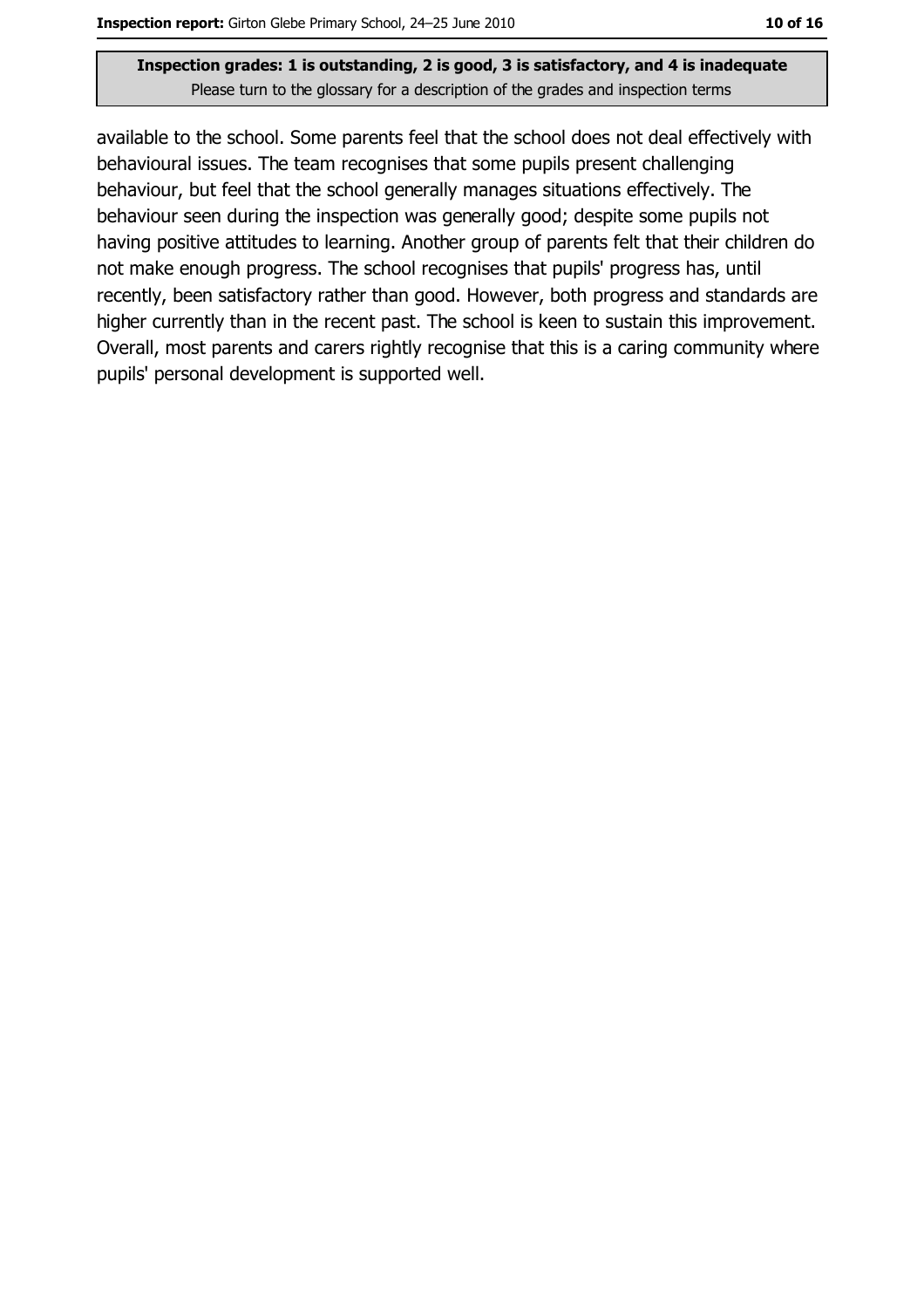#### Responses from parents and carers to Ofsted's questionnaire

Ofsted invited all the registered parents and carers of pupils registered at Girton Glebe Primary School to complete a questionnaire about their views of the school.

In the questionnaire, parents and carers were asked to record how strongly they agreed with 13 statements about the school. The inspection team received 76 completed questionnaires by the end of the on-site inspection. In total, there are 199 pupils registered at the school.

| <b>Statements</b>                                                                                                                                                                                                                                       | <b>Strongly</b><br><b>Agree</b> |               | <b>Agree</b> |               | <b>Disagree</b> |               | <b>Strongly</b><br>disagree |                |
|---------------------------------------------------------------------------------------------------------------------------------------------------------------------------------------------------------------------------------------------------------|---------------------------------|---------------|--------------|---------------|-----------------|---------------|-----------------------------|----------------|
|                                                                                                                                                                                                                                                         | <b>Total</b>                    | $\frac{1}{2}$ | <b>Total</b> | $\frac{1}{2}$ | <b>Total</b>    | $\frac{1}{2}$ | <b>Total</b>                | $\frac{1}{2}$  |
| My child enjoys school                                                                                                                                                                                                                                  | 38                              | 49            | 33           | 43            | 5               | 6             | $\mathbf 0$                 | 0              |
| The school keeps my child<br>safe                                                                                                                                                                                                                       | 44                              | 57            | 31           | 40            | $\overline{2}$  | 3             | 0                           | 0              |
| The school informs me<br>about my child's progress                                                                                                                                                                                                      | 33                              | 43            | 36           | 47            | 8               | 10            | $\mathbf 0$                 | 0              |
| My child is making enough<br>progress at this school                                                                                                                                                                                                    | 26                              | 34            | 37           | 48            | 10              | 13            | 3                           | $\overline{4}$ |
| The teaching is good at this<br>school                                                                                                                                                                                                                  | 37                              | 48            | 30           | 39            | 7               | 9             | $\mathbf 0$                 | 0              |
| The school helps me to<br>support my child's learning                                                                                                                                                                                                   | 34                              | 44            | 33           | 43            | 5               | 6             | $\overline{2}$              | 3              |
| The school helps my child to<br>have a healthy lifestyle                                                                                                                                                                                                | 37                              | 48            | 35           | 45            | $\overline{2}$  | 3             | $\overline{2}$              | 3              |
| The school makes sure that<br>my child is well prepared for<br>the future (for example<br>changing year group,<br>changing school, and for<br>children who are finishing<br>school, entering further or<br>higher education, or<br>entering employment) | 38                              | 49            | 30           | 39            | $\overline{4}$  | 5             | 0                           | 0              |
| The school meets my child's<br>particular needs                                                                                                                                                                                                         | 31                              | 40            | 30           | 39            | 9               | 12            | 4                           | 5              |
| The school deals effectively<br>with unacceptable behaviour                                                                                                                                                                                             | 22                              | 29            | 38           | 49            | 14              | 18            | 0                           | 0              |
| The school takes account of<br>my suggestions and<br>concerns                                                                                                                                                                                           | 30                              | 39            | 34           | 44            | $\overline{4}$  | 5             | $\mathbf{1}$                | $\mathbf{1}$   |
| The school is led and<br>managed effectively                                                                                                                                                                                                            | 42                              | 55            | 23           | 30            | 8               | 10            | $\bf{0}$                    | 0              |
| Overall, I am happy with my<br>child's experience at this<br>school                                                                                                                                                                                     | 41                              | 53            | 24           | 31            | 11              | 14            | 0                           | 0              |

The table above summarises the responses that parents and carers made to each statement. The percentages indicate the proportion of parents and carers giving that response out of the total number of completed questionnaires. Where one or more parents and carers chose not to answer a particular question, the percentages will not add up to 100%.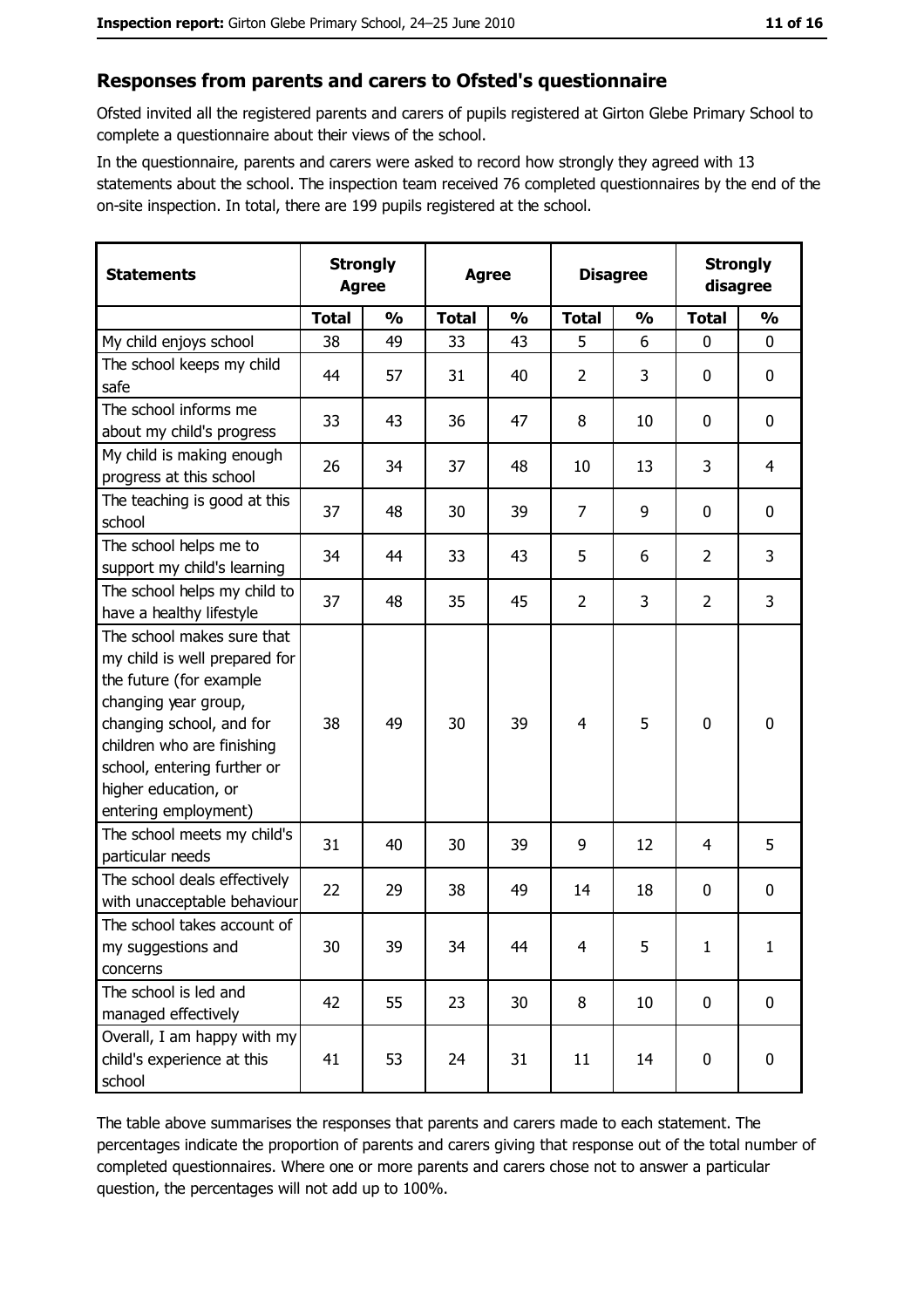# Glossary

| <b>Grade</b> | <b>Judgement</b> | <b>Description</b>                                                                                                                                                                                                               |
|--------------|------------------|----------------------------------------------------------------------------------------------------------------------------------------------------------------------------------------------------------------------------------|
| Grade 1      | Outstanding      | These features are highly effective. An oustanding<br>school provides exceptionally well for its pupils' needs.                                                                                                                  |
| Grade 2      | Good             | These are very positive features of a school. A school<br>that is good is serving its pupils well.                                                                                                                               |
| Grade 3      | Satisfactory     | These features are of reasonable quality. A satisfactory<br>school is providing adequately for its pupils.                                                                                                                       |
| Grade 4      | Inadequate       | These features are not of an acceptable standard. An<br>inadequate school needs to make significant<br>improvement in order to meet the needs of its pupils.<br>Ofsted inspectors will make further visits until it<br>improves. |

# What inspection judgements mean

## **Overall effectiveness of schools**

|                       | Overall effectiveness judgement (percentage of<br>schools) |      |                     |                   |
|-----------------------|------------------------------------------------------------|------|---------------------|-------------------|
| <b>Type of school</b> | <b>Outstanding</b>                                         | Good | <b>Satisfactory</b> | <b>Inadequate</b> |
| Nursery schools       | 51                                                         | 45   | 0                   | 4                 |
| Primary schools       | 6                                                          | 41   | 42                  | 10                |
| Secondary schools     | 8                                                          | 34   | 44                  | 14                |
| Sixth forms           | 10                                                         | 37   | 50                  | 3                 |
| Special schools       | 32                                                         | 38   | 25                  | 5                 |
| Pupil referral units  | 12                                                         | 43   | 31                  | 14                |
| All schools           | 9                                                          | 40   | 40                  | 10                |

New school inspection arrangements were introduced on 1 September 2009. This means that inspectors now make some additional judgements that were not made previously.

The data in the table above is for the period 1 September to 31 December 2009 and is the most recently published data available (see www.ofsted.gov.uk). Please note that the sample of schools inspected during the autumn term 2009 was not representative of all schools nationally, as weaker schools are inspected more frequently than good or outstanding schools.

Percentages are rounded and do not always add exactly to 100. Secondary school figures include those that have sixth forms, and sixth form figures include only the data specifically for sixth form inspection judgements.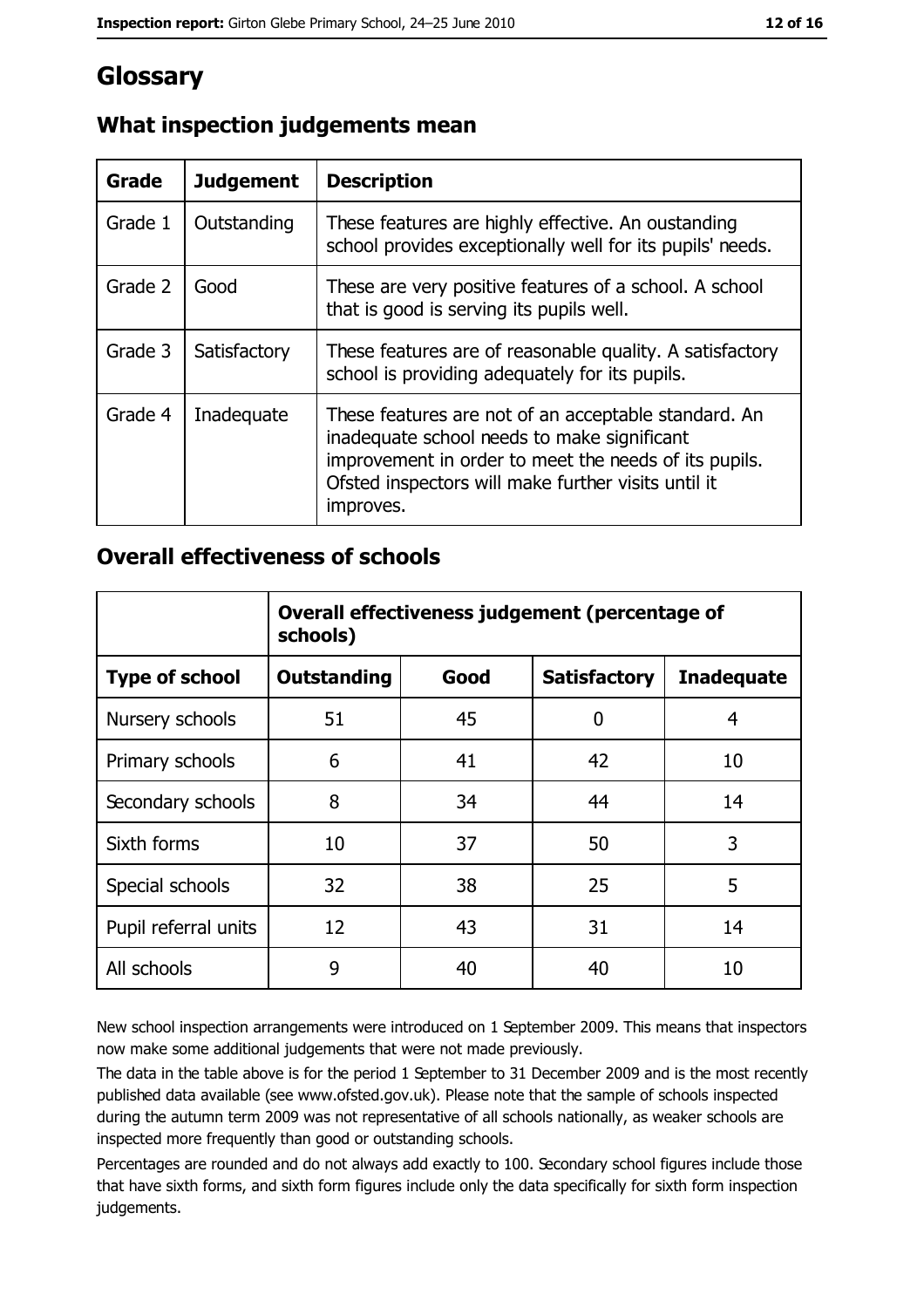# **Common terminology used by inspectors**

| Achievement:                  | the progress and success of a pupil in<br>their learning, development or training.                                                                                                                                                                                                                           |
|-------------------------------|--------------------------------------------------------------------------------------------------------------------------------------------------------------------------------------------------------------------------------------------------------------------------------------------------------------|
| Attainment:                   | the standard of the pupils' work shown by<br>test and examination results and in<br>lessons.                                                                                                                                                                                                                 |
| Capacity to improve:          | the proven ability of the school to<br>continue improving. Inspectors base this<br>judgement on what the school has<br>accomplished so far and on the quality of<br>its systems to maintain improvement.                                                                                                     |
| Leadership and management:    | the contribution of all the staff with<br>responsibilities, not just the headteacher,<br>to identifying priorities, directing and<br>motivating staff and running the school.                                                                                                                                |
| Learning:                     | how well pupils acquire knowledge,<br>develop their understanding, learn and<br>practise skills and are developing their<br>competence as learners.                                                                                                                                                          |
| <b>Overall effectiveness:</b> | inspectors form a judgement on a school's<br>overall effectiveness based on the findings<br>from their inspection of the school. The<br>following judgements, in particular,<br>influence what the overall effectiveness<br>judgement will be.                                                               |
|                               | The school's capacity for sustained<br>improvement.<br>Outcomes for individuals and groups<br>of pupils.<br>The quality of teaching.<br>The extent to which the curriculum<br>meets pupil's needs, including where<br>relevant, through partnerships.<br>The effectiveness of care, guidance<br>and support. |
| Progress:                     | the rate at which pupils are learning in<br>lessons and over longer periods of time. It<br>is often measured by comparing the<br>pupils' attainment at the end of a key<br>stage with their attainment when they<br>started.                                                                                 |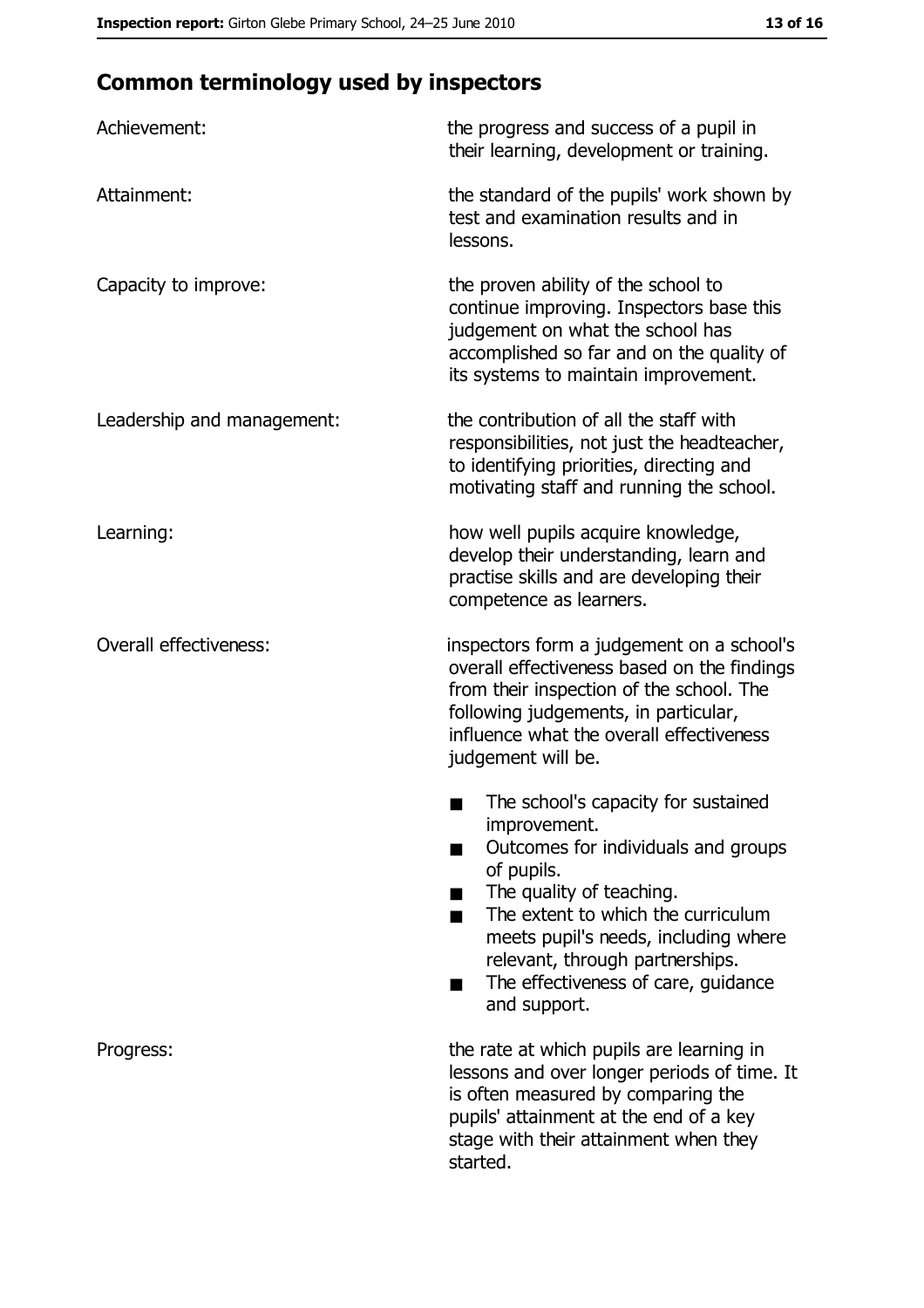This letter is provided for the school, parents and carers to share with their children. It describes Ofsted's main findings from the inspection of their school.



26 June 2010

**Dear Pupils** 

Inspection of Girton Glebe Primary School, Cambridge CB3 0PN

Thank you for making us welcome when we visited your school. We enjoyed meeting you and spending time in your lessons. We found that yours is a good school, which continues to improve.

Our main findings are these:

- you generally work hard and mostly behave well, though some of you don't really  $\blacksquare$ think it is important to do the best you can in school
- you are making increasingly good progress across the school and your attainment  $\blacksquare$ this year is good by the end of Year 6
- you undertake lots of jobs and make a good contribution to the school.  $\blacksquare$
- vou feel that teachers make lessons enjoyable and support you well; teaching and  $\blacksquare$ learning are generally good
- you attend school as often as you can, feel very safe and have a good awareness of  $\blacksquare$ the importance of eating healthily and staying fit
- you study all the subjects you should and have the opportunity to experience an  $\blacksquare$ outstanding variety of clubs and extra activities
- those of you who find learning difficult get good support  $\blacksquare$
- school leaders work hard to ensure that you are well looked after.

We are asking the school to make the following changes so that you can do even better:

- make sure that Early Years Foundation Stage staff record and check children's  $\blacksquare$ progress more rigorously; make better use of the outdoor area; ensure that, as far as possible, the same staff are in the class every day so that the teamwork is stronger
- ensure that you make more consistent progress through the school  $\blacksquare$
- $\blacksquare$ make sure that teachers give more attention to the marking, neatness and care of vour written work.

You can help by continuing to work hard and do your best. We hope that you will have every success in the future.

Yours sincerely

George Logan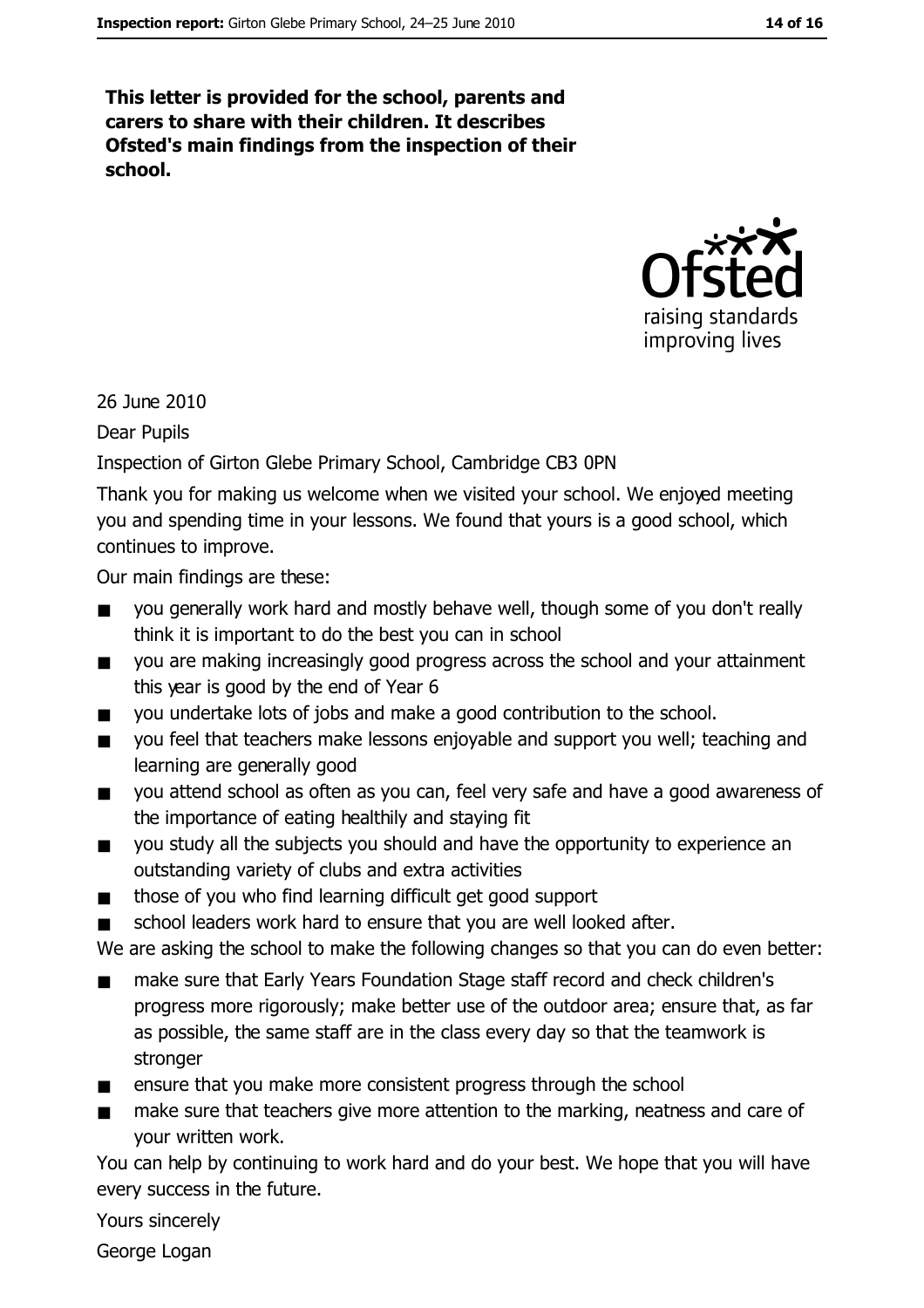Lead inspector